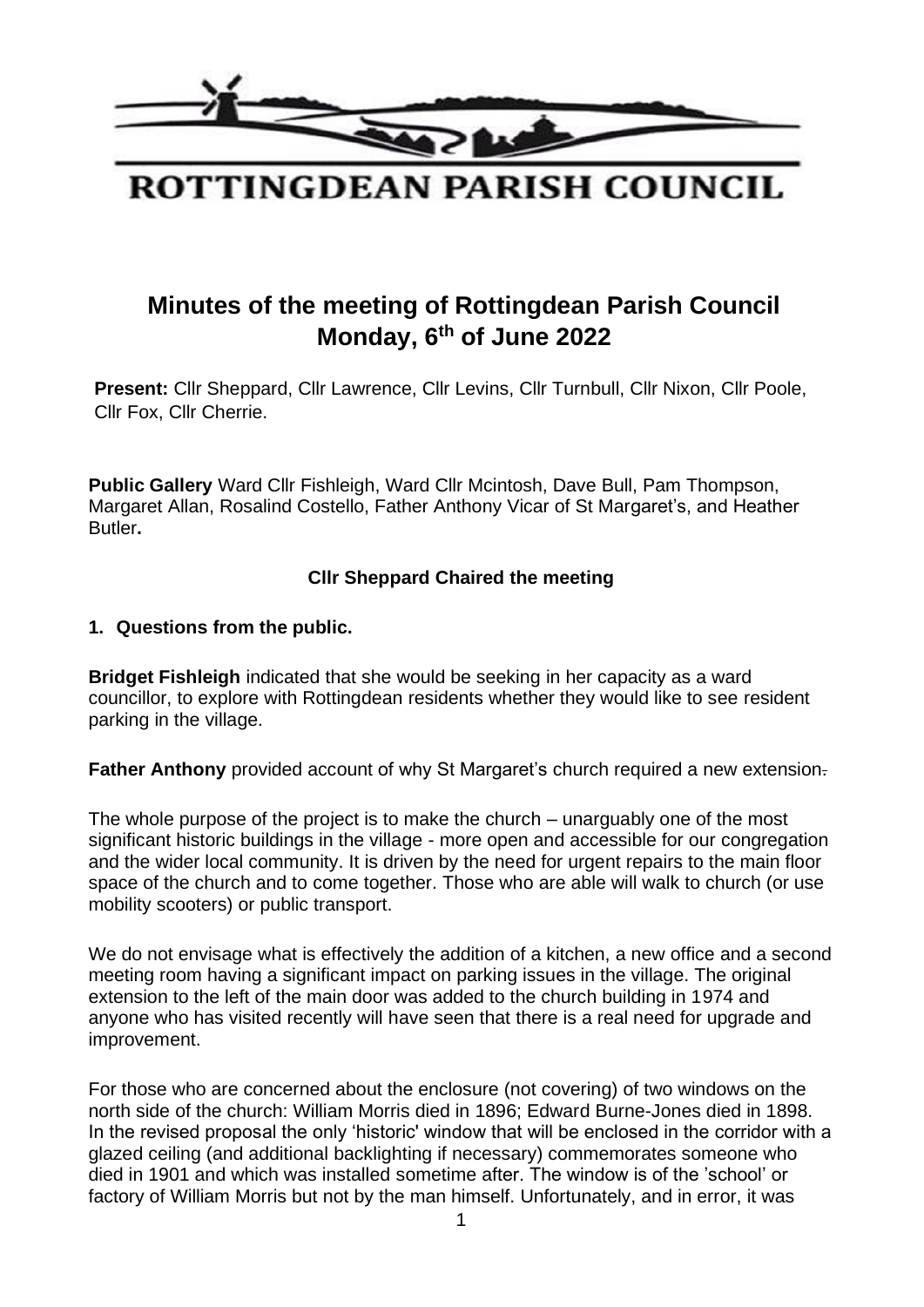referred to as a Burne-Jones window in the planning application. The second window that would be enclosed was installed in 2004 to commemorate the Millennium. In terms of need for internal space, we are pleased to report that attendance numbers are almost at the point they were pre-pandemic. We have welcomed new members, and the number of people engaging with St Margaret's is steadily increasing.

St Margaret's is a registered charity. We receive no income from the Church of England or the Diocese of Chichester, to whom, in fact, we pay over £74,000 per year to support ministry costs. That's before the financial burden of maintaining and repairing a Grade 2\* listed building and the surrounding churchyard, utility bills, insurance and day-to-day running expenses. Our money comes from the generous giving of our congregations, church fees, the donations of visitors and occasional grants. As with any charity or business just now, times are not easy.

Our proposal, which would be unseen from The Green and funded by the recent sale of a property, two generous legacies and additional donations, seeks to maintain the beauty and dignity of the church as a place of worship and also provide contemporary facilities on the same site to enable the church to be used and enjoyed by the local community for many more years to come.provide more suitable lavatory accommodation (including an accessible toilet and baby-change facilities), a kitchen and a new meeting room which can be used independently of the main church. This is especially important when considering the rising costs of heating and lighting - our energy bills are eye-watering! Concerts and other artistic and social events are held at the church throughout the year, as are regular services, weddings, funerals and other occasions when large numbers of people want to come to the Church.

**Pam Thompson** – Would like more places to recycle waste in the village and more information/education about those facilities which do exist. She asked whether either the pavilion or chapel could be used for these purposes. She said she would like to see recreation facilities on the field at St Aubyns. Cllr Nixon offered to meet with Pam to discuss her ideas for future use of the St Aubyns assets.

At the end of the meeting Pam Thompson said she did not approve of the newer style benches, such as those in Kipling Gardens, Cllr Sheppard said that BHCC have said that the older style benches are not suitable for a lot of people with mobility problems in particular people with problems such as bad hips, who struggle to get up from the more laid-back bench. The idea of the new ones is that they are much easier to sit on and particularly get up from and that the option of a position where people can push themselves up with each arm helps as well. Cllr Turnbull said that he did not approve of the new type of benches as he felt they clashed with the older style of bench.

**Dave Bull** – Reported on the discussions with BHHC which had made the lighting of the Beacon possible. Efforts had been made to ensure that there was no disruption to the skylarks, the event was well stewarded, and debris cleared from the site the following morning. Approximately 400 attended and others watched from their own homes. It was acknowledged that it would be helpful to have discussions about a more permanent fixture for future beacons

**Margaret Alan** was concerned that Tesco's in West Street are using a private land adjacent to their store to move and store empty food crates the noise is becoming intolerable. The residents affected by this want to establish whether Tesco are acting within the law. Cllr Turnbull advised he was working with another resident David Hunt, on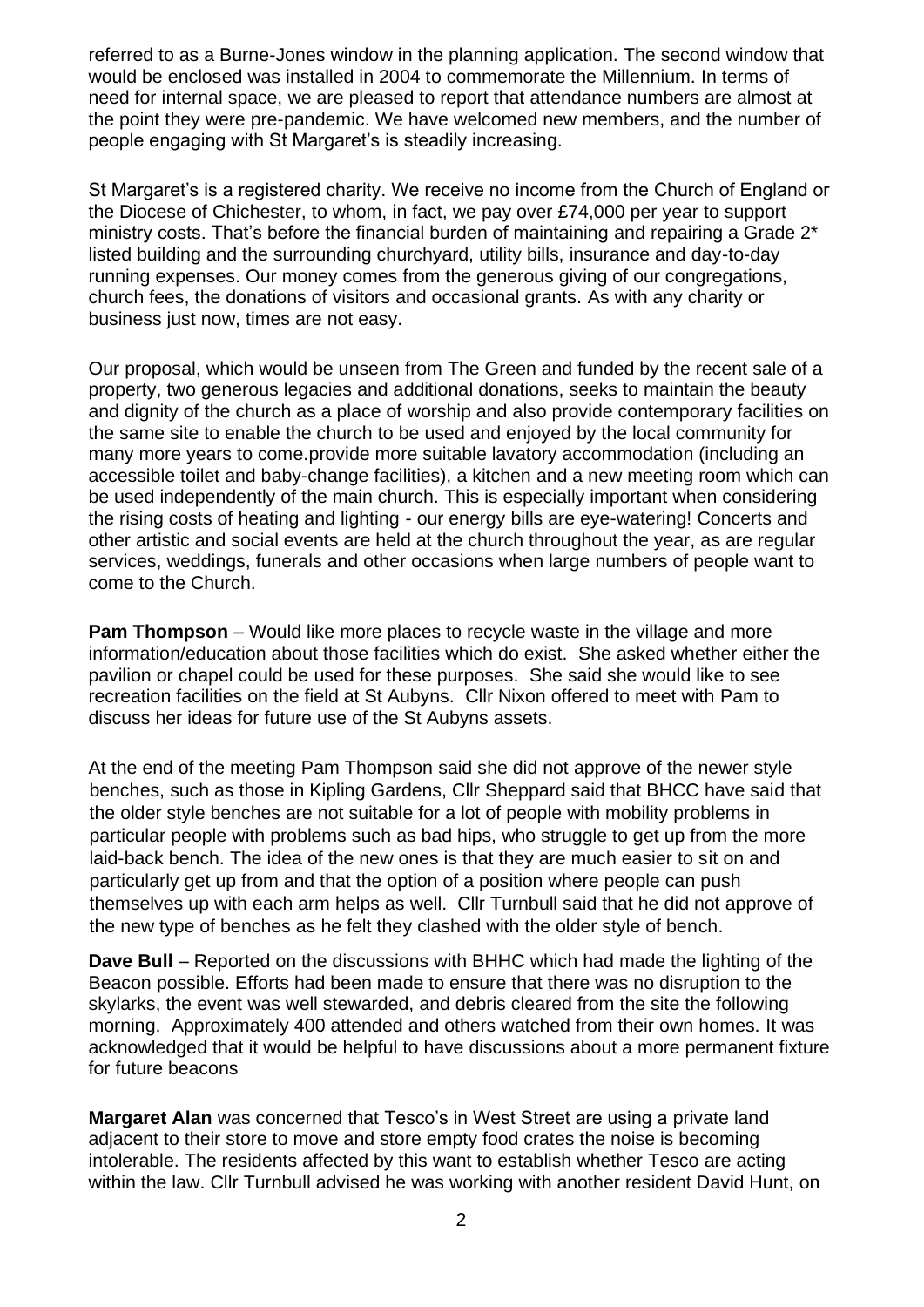this to clarify the position, and has also been in discussion with senior managers at Tesco to resolve the issue.

**Rosalind Costello –** is a neighbour of Margaret Allan and explained that she is also frustrated by the use and location of the food cages at Tesco

**Ian Wilson –** Landlord of the Queen Vic, he couldn't attend but asked for a statement in support of the proposed extension to St Margaret's be read out.

As a resident of, and business owner in Rottingdean for the last decade, I would like to lend my support to the planning application for the extension to St Margaret's as I believe it will bring a much-needed amenity to the village and make the Church better suited to future generations. The church has an opportunity right now to make the building function better for future generations just as previous generations have done. While it is easy to throw objections to the plan which seem mainly based in prejudice and only loosely in fact, knowing some of those most vociferously against I feel it is important to note that most of these objections seem to come from people who won't be using the church for many more years - if they do at all. I think that these objectors should consider carefully what benefit objecting to this plan brings to them, and why it is so important that they prevent something that will bring tangible benefit to those younger than them, and to the wider community, and that these objections are considered in this light.

## **1. Apologies for Absence**

Cllr John (Chair), Chris Hayes, Parish Clerk

## **2. Declarations of interest**

Cllr Levins asked whether any councillor had an interest in St Margaret's Church, when he was asked to clarify what he meant by this Cllr Levins said he was aware that at one stage Cllr Sheppard had registered an interest in St Margaret's. Cllr Sheppard confirmed this was no longer the case and this reference had been removed from the register.

There were no declarations of interest.

## **3. Agreements of the minutes of the Parish Council meeting on the 9th of May 2022.**

The minutes were agreed with the following amendments:

- Para 6, d to add "Because it was the income that had year to date columns blank the minutes should read 'despite income having been received'
- BEAG report to add 'Councillor Sheppard confirmed that due to the excessive time taken for BHCC to supply dedicated benches that consideration had been given to RPC taking over the management of the benches.

## **4. Action Log**

The chair reported that no recorded actions were outstanding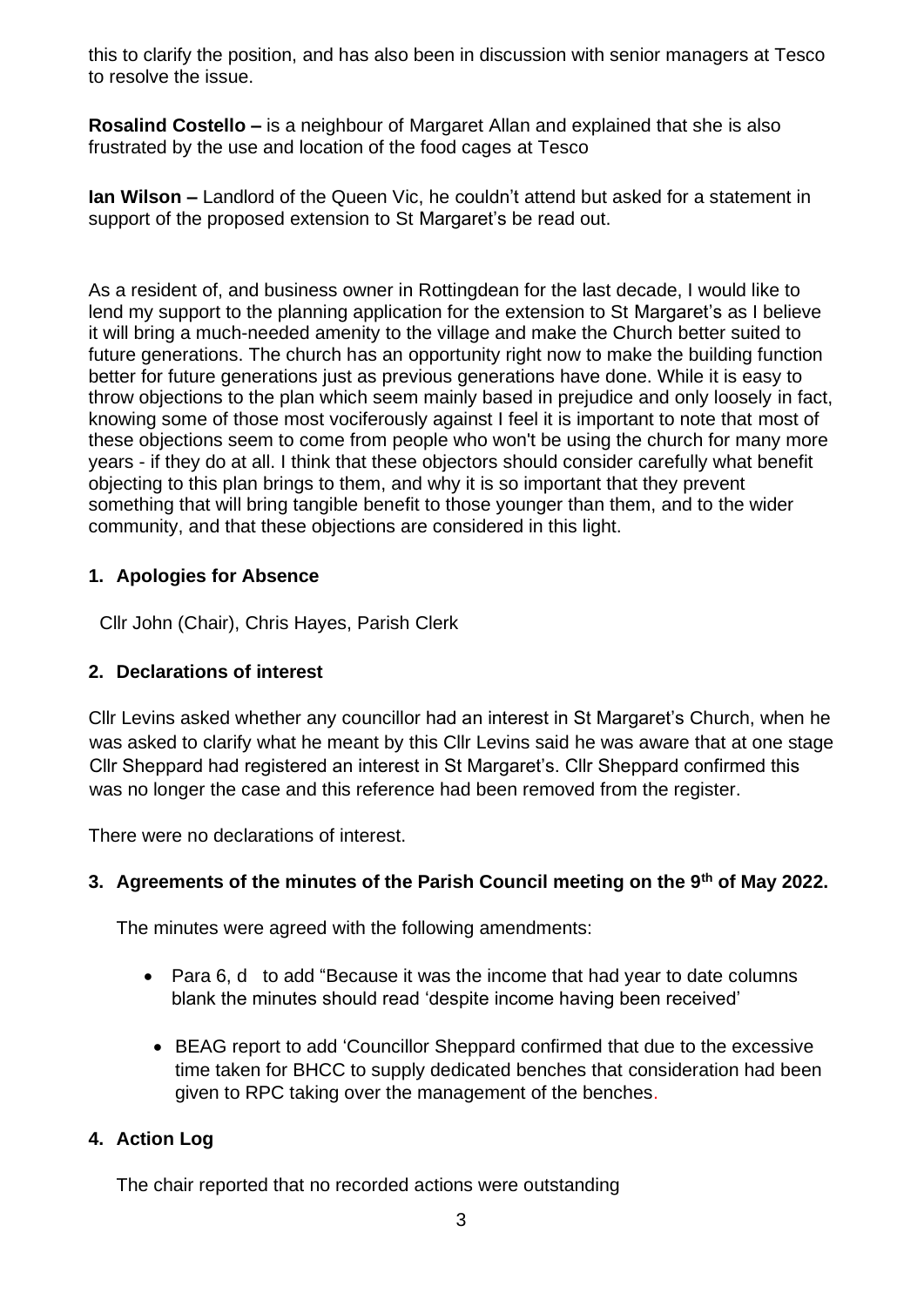#### **5. Matters Arising**

a) Cllr Turnbull advised that there was a need to clarify which is the correct sum to be paid to Jay Butler. The correct sum is £823.17

b) Cllr Turnbull also noted that the issue concerning the storage cages at Tesco had been discussed at the meeting on the  $9<sup>th</sup>$  of May.

c) Cllr Turnbull advised that he had met with John Geismar to discuss the hedge of trees between himself and St Margaret's School a meeting has been set up with the school to discuss the matter.

#### **6. Finance Update**

#### **Finance Report June 2022**

#### **a) Payments for Authorisation**

Cllr Turnbull proposed the following payments for authorisation. He explained that the invoice for J Whiting has been authorised by Council 2 months ago and was within the budget agreed

| <b>HMRC April</b>             | £506.28  |        |
|-------------------------------|----------|--------|
| C Hayes Salary May            | £675.87  |        |
| C Hayes Comms (zoom)          | £11.99   | £2.40  |
| C Hayes (Phone)               | £20.00   |        |
| One Digital (Jubilee Posters) | £81.00   | £16.20 |
| John Whiting (Architect)      | £2500    | £500   |
| Cloudscape (Website Domain)   | £60.00   | £12.00 |
| Room Hire                     | £86.00   |        |
| <b>Total</b>                  | £3941.14 |        |

Payment was proposed by Cllr Cherrie, seconded by Cllr Levins and agreed unanimously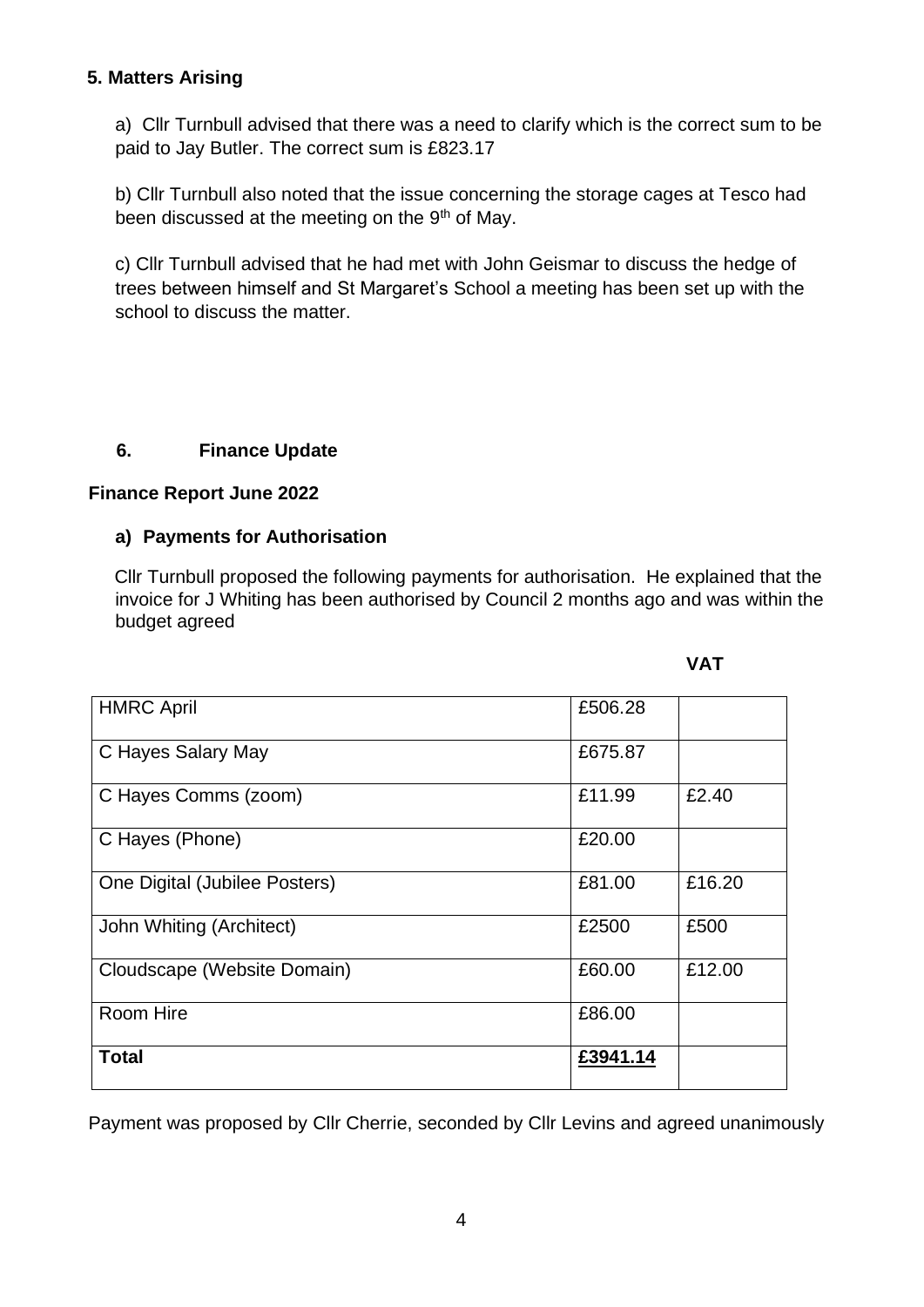## **b) Bank balances**

| NatWest Current Account (cash    | £ | 100.00     |
|----------------------------------|---|------------|
| NatWest Reserve Account          | £ | 70,186.54  |
| Unity Bank Current Account       | £ | 500.30     |
| <b>Unity Bank Instant Access</b> | £ | 21,476.40  |
| C&C savings account              | £ | 85,301.97  |
| <b>Cash at Bank</b>              | £ | 177,565.21 |

The bank balances at the end of May 2022 were;

**Cllr Turnbull** confirmed that the bank balance matched the balance on the cashbook

## **c) Annual Governance and Accountability Return 2021/2022 (AGAR)**

**Cllr Turnbull** stated that following approval by the Internal Auditor on 20 May, the Finance Subgroup have now approved the Accounting Statement which is presented for formal Council approval (attached). The Internal Auditor made one suggestion which was to investigate the possibility of key person insurance of individuals whose absence may have an impact on the functioning of the Parish Council. The Parish Clerk will investigate and report to the Council.

There is now a requirement to formally approve the Annual Governance Statement and the Accounting Statements, minuting approval and having the Chair of the meeting sign the documents. This can then be dispatched to the external auditor.

The Annual Governance Statement was proposed by Cllr Poole, seconded by Cllr Cherrie and agreed unanimously

The Accounting Statement was proposed by Cllr Cherrie, seconded by Cllr Nixon and agreed unanimously

The Chair, Cllr Sheppard, agreed to sign the documents

## **d) May 2022 Accounts**

**Cllr Turnbull** presented the accounts prepared by the Parish Clerk for May 2022. He confirmed that all the expenditure noted for the month had been previously authorised by Council or, as with the Street lighting invoice, by email.

The May 2022 account was proposed by Cllr Poole seconded by Cllr Sheppard and agreed unanimously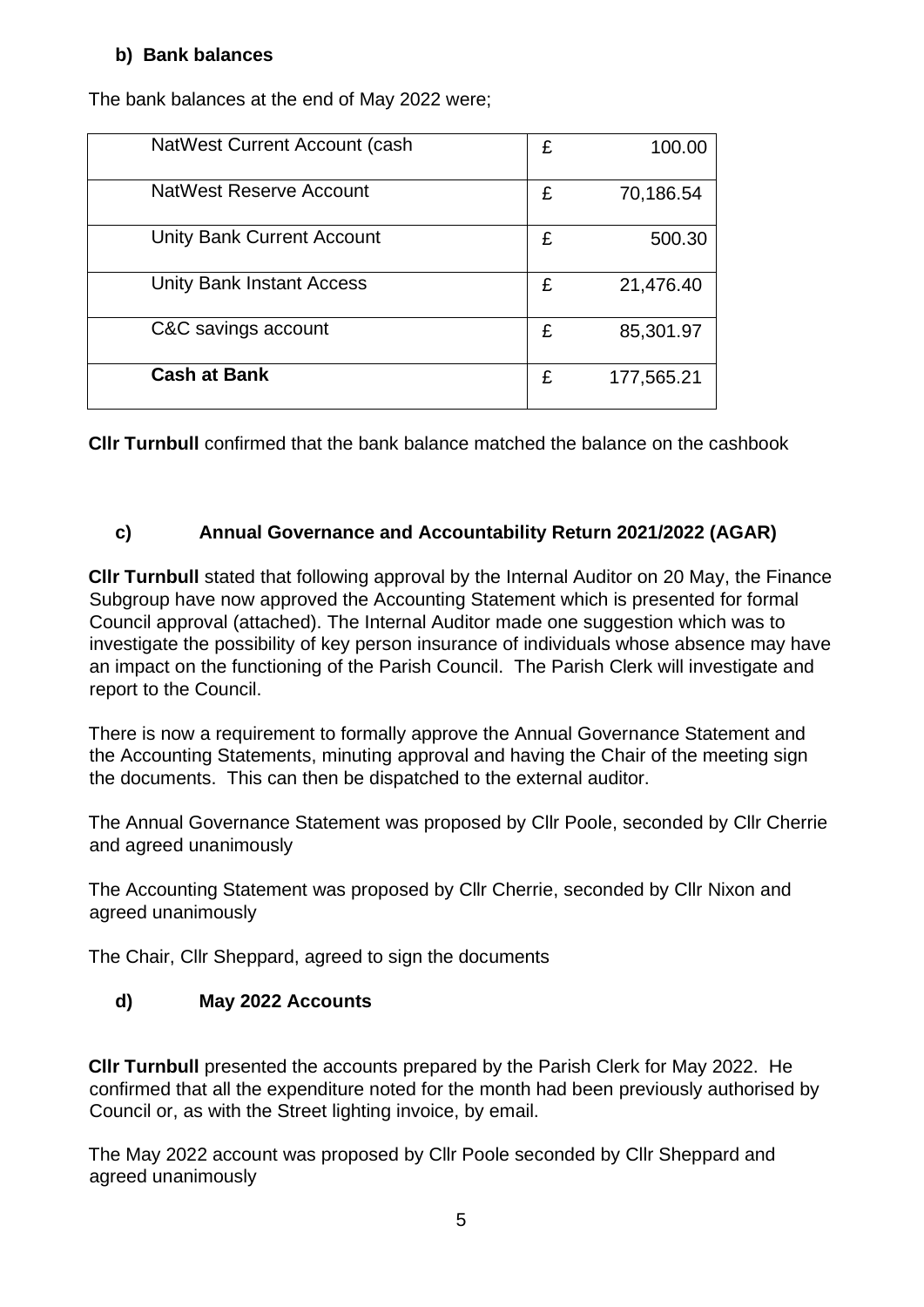## **Urgent Business**

#### **7. St Aubyns**

- Cllr Nixon reported that BHCC had advised that it wasn't possible to create wheelchair/mobility scooter access to the left of field house as there wasn't adequate space. Fairfax had advised the Parish Council they weren't permitted to put railings on the steps as building was grade II listed. However, BHCC have agreed that it is a sensible suggestion, a it and it will need a listed planning application to do this. RPC to send a letter to Fairfax asking them to add railings to the steps.
- Work to provide safe lighting in the twitten beside the St Aubyns was ongoing
- The RPC have received detailed drawings of the plan and elevation for the Chapel and the Pavilion enhanced use options. They include a toilet and kitchenette facilities in both. As to whether RPC proceeds with this depends upon the outcome of the community consultation and a case being made for funding and use.
- Refurbishment of the Chapel was meant to have started this week, but as people are now starting to move into the area around the old cottages the developer's priority has been to make good this space.
- A meeting was held on  $12<sup>th</sup>$  May between RPC, RPC's surveyor, and Fairfax to review the detail of the schedule of repairs for the Chapel. A photographic inventory of all artifacts in the chapel has been made and will be documents in the coming weeks.
- The RPC are holding discussions with Fairfax and BHCC about the deed of transfer, contract and schedule of works. Good progress is being made.
- Field specification- currently we only have the landscaping plan for the field but are working on a detailed specification with the developers Fairfax have been helpful, good progress has been made but some points remain to be resolved.
- Consultation with community groups about future use and funding is proceeding, a meeting with representatives of PARC has taken place and other meetings have been arranged. There is a document on the RPC website that individual members of the public can contribute to.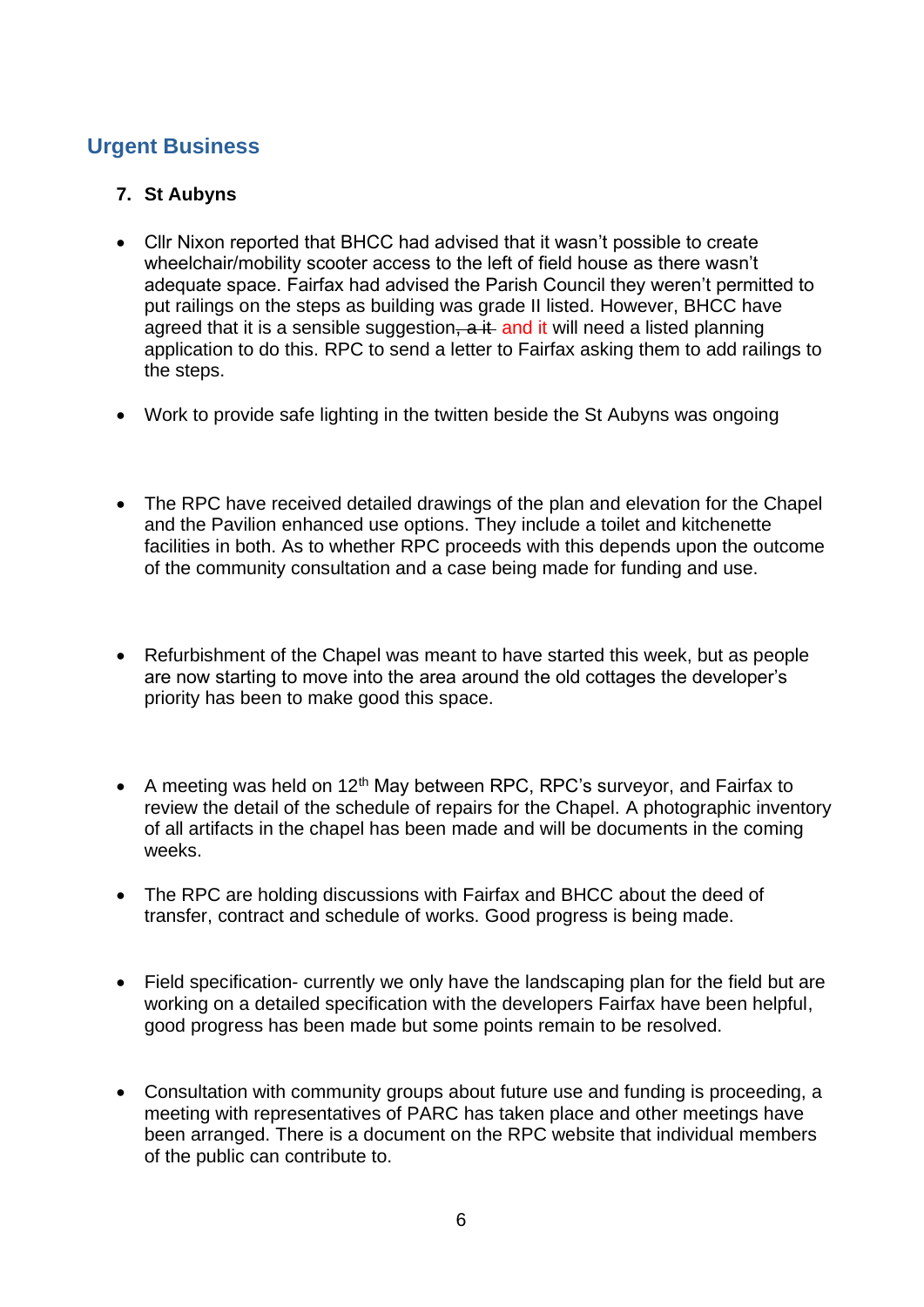- Once the legal stream is completed then work can start on the details of the governance and management options for the St Aubyn's assets. This will involve amending project planning timescales from a start in May 2022 to July 2022
- Cllr Turnbull asked about the Artistic Component and Cllr Nixon explained that work on this had started and a paper would be presented to the working party at its next meeting
- Cllr Sheppard asked whether it would be possible for representatives of community organisations to visit the chapel. Cllr Nixon suggested that we wait until the refurbishment has been completed.

## **8. Lower High Street –**

Cllr Turnbull reported that there was to be a meeting between RPC, Urban Movement and BHCC to discuss the way forward. A proposal is emerging, but it requires further work and costing. An individual letter has been sent to residents of the Lower High Street advising them that the concept is to be reconsidered following their representations.

## **9. Park Road Toilets**

BHCC have said that work will begin in September this year and will take approximately 6 weeks to complete.

## **Planning**

10.Applications received in May

## **PLANNING – BH2022/01519 – 3 ROYLES CLOSE ROTTINGDEAN BN2 7DQ**

Roof alterations incorporating rear dormer, balcony and rooflights.

Rottingdean Parish Council Planning Panel read the available documentation, looked at the property from the front and rear, viewed the property looking back from Northfield Rise and to gain a wider perspective we made use of Google Sat imagery.

We consider that the proposed additional room in the loft space with a sloped dormer below the ridge line with two additional windows would be in keeping with the style and overall appearance of the current property. We consider that this alone would not unduly affect the privacy of neighbouring properties or those to the west of the property in Northfield Rise.

However, although we can appreciate the scenic benefits of the proposed balcony on the flat roof, we are conscious, as far as we can ascertain without being able to view from the roof, that with the size of the balcony being approximately 5m by 2m that this will very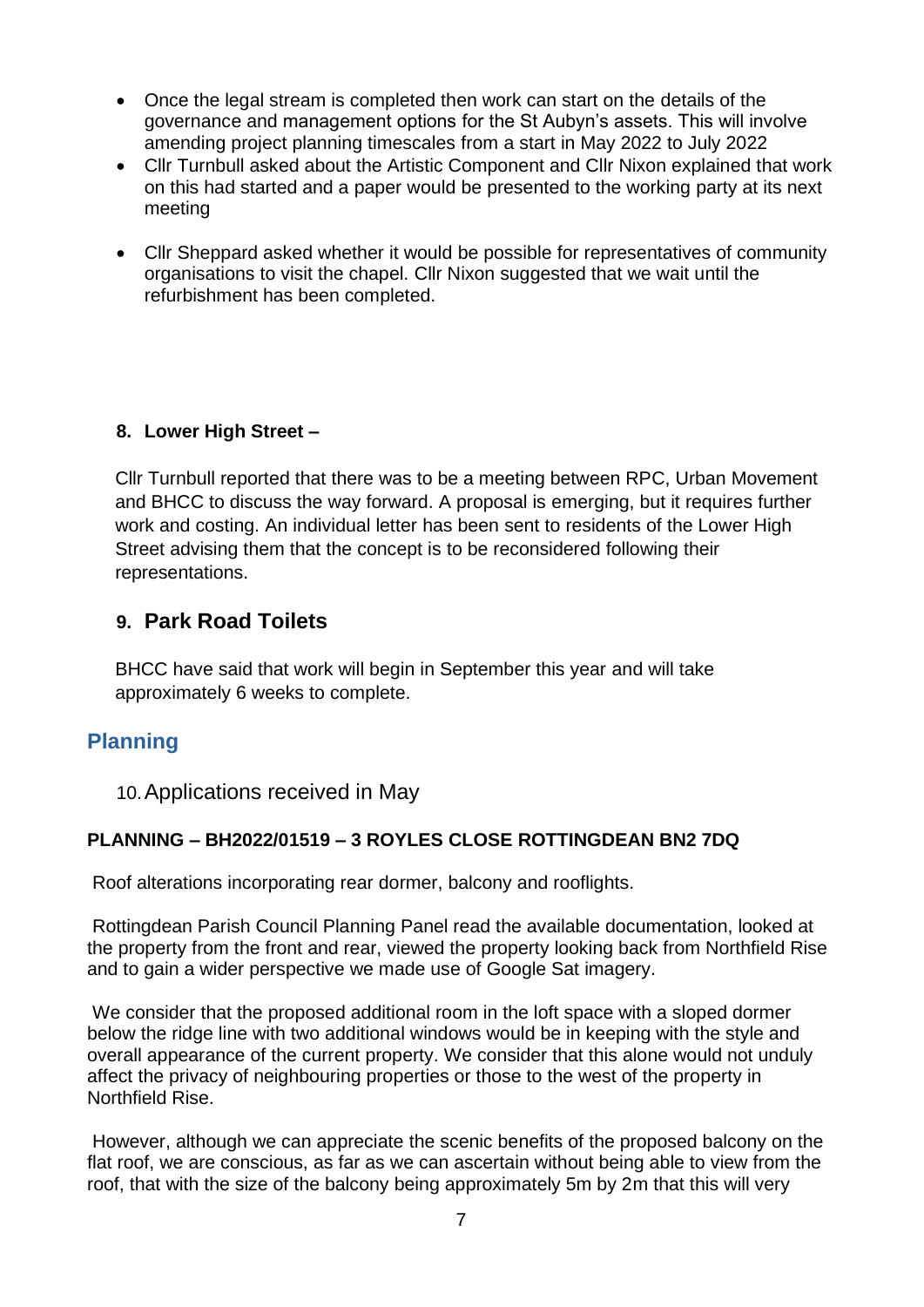likely have a significantly negative impact on the privacy of the neighbouring home to the south side and similarly those homes to the west located lower down in Northfield Rise. Additionally, there would potentially be similar privacy issues affecting the property in the northeast corner of Challenors Close.

Rottingdean Parish Council do not support this planning application.

#### **PLANNING – BH2022/01406 – 113 DEAN COURT RD ROTTINGDEAN BN2 7DL**

Enlargement of dormer to front elevation, conversion of garage to habitable space and revised fenestration.

Rottingdean Parish Council Planning Panel considered the available documentation and viewed the property from the front.

We found the photographic document with the proposed dormer extension shown superimposed on the building particularly helpful and we are reassured that the extended dormer would be in keeping with the existing dormer and proportionate to the building as a whole. Additionally, we consider that the extended dormer is acceptable in terms of the overall street scene and would not affect the privacy of neighbouring properties.

Similarly, the proposed conversion of the existing garage into a habitable room would not spoil the appearance of the existing property and we note that there is room on the forecourt to park at least one vehicle.

Rottingdean Parish Council do not object to this application.

## **PLANNING – BH2022/01345 – 2A ROYLES CLOSE ROTTINGDEAN BN2 7DQ**

Installation of a front dormer window within a loft conversion which is currently being constructed within the parameters of permitted development having been previously submitted as a lawful development roof conversion BH2021/0448.

RPC planning panel visited the property and viewed it from the front and were able to see that the shell of the front dormer had already been constructed. We noted from both our observations and the submitted documents that the proposed front dormer window would be positioned in the centre of the property and that it would be in keeping with the rest of the development with Georgian paned windows to match the other front windows. Also we considered that the front dormer window would not in any way be obtrusive to immediate neighbouring properties, nor would it overshadow those same properties.

Additionally, we found the CH1095/ planning statement within the submitted documents particularly helpful and noted that the proposed front dormer would be very similar in size and style to other properties with front dormers in the same street.

Rottingdean Parish Council do not object to this application

#### **BH2021/03462 St Margaret's Church, The Green, Rottingdean, BN2 7HA**

Rottingdean Parish Council have carefully considered the documentation related to this application for the erection of a two-storey extension to the north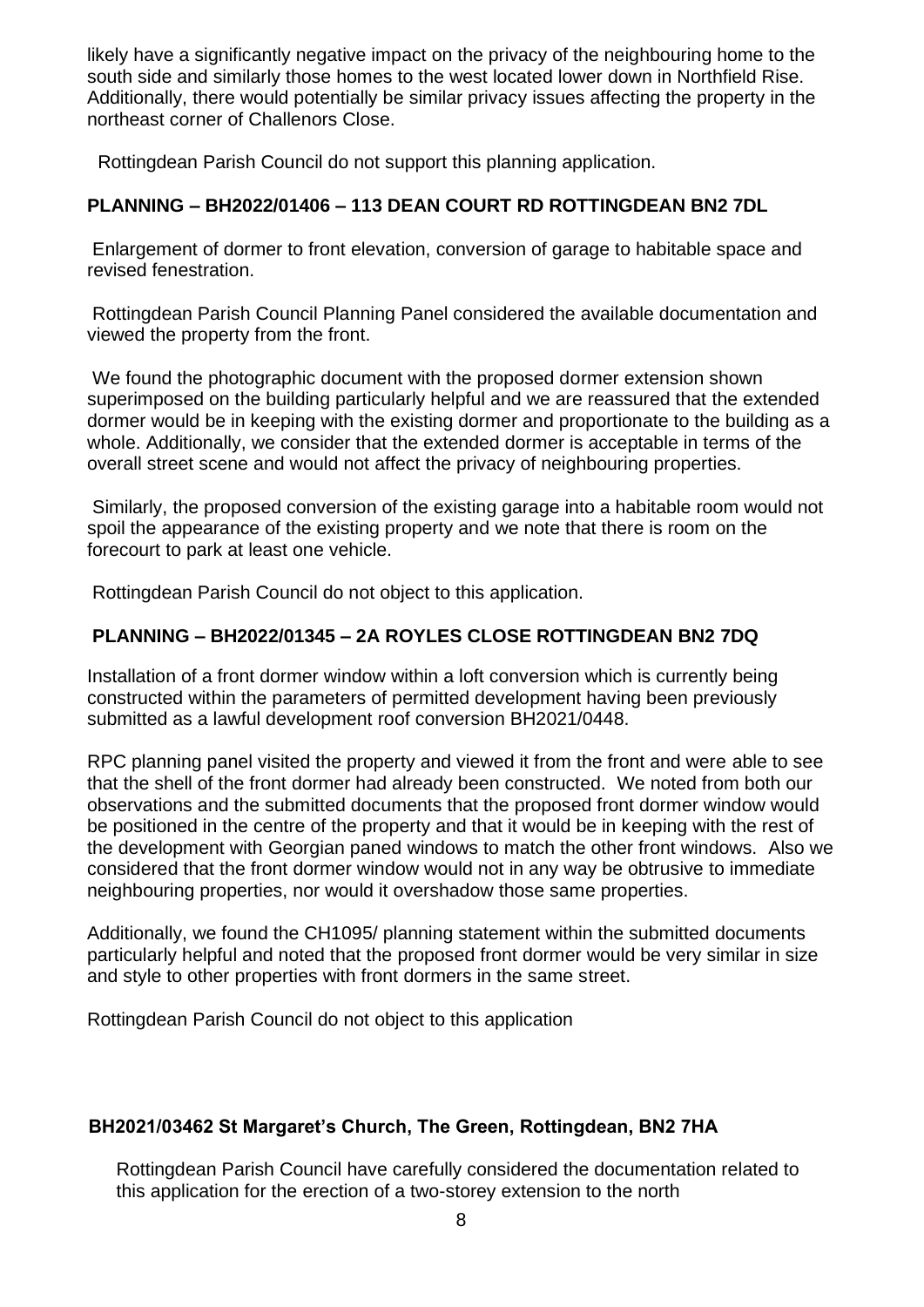elevation. Additionally, several councillors made on site visits looking both at the exterior and interior of the building. We appreciate that many of the changes particularly in the late 19<sup>th</sup> and early 20<sup>th</sup> century were far reaching and we understand that going forward for St Margaret's Church to remain in use and flourish that further change is inevitable. It is the Parish Council's view that these proposed plans would make for a larger and more flexible space and would provide for improved facilities and enhanced accessibility.

We consider that the extension would not impact on the overall appearance of the church since when viewed from different aspects the design is in essence a sympathetic extension of the existing two storey 1970s vestry. We particularly note that the proposed extension sunken into the ground would ensure that the ridgeline matches that of the 1970's extension. We are also pleased to note that most of the historic fabric of the Church would remain unaltered and that the principal views would remain predominately unchanged. The only view that would be altered is looking south from the western end of Dean Court Road, but we consider that this change would not have a noticeably significant impact.

Additionally, we are of the opinion that the simple yet traditional design of the extension with the large amount of non-ecclesiastical glazing would complement the existing vestry rather than a design which attempted to copy the older parts of the church.

The Parish Council are very conscious that an extension in this particular location could have had a seriously negative impact upon the Burne- Jones/William Morris windows on the North Wall. However, the extensive roof light would allow natural daylight to fall onto the smaller Burne-Jones/William Morris stained-glass window allowing it to continue to be appreciated from the nave whilst the larger Burne-Jones/William Morris window in this planning application is no longer internalised.

We were interested to note that the re-opening of an existing doorway on the north wall of the nave would create a strong link between the existing church and the proposed extension.

We understand that if this development were to proceed then a number of 19<sup>th</sup> and 20<sup>th</sup> century gravestones would need to be relocated. This of course would be a highly sensitive process, but we are reassured that this would be carried out with professionalism, dignity, and sensitivity.

Rottingdean Parish Council do not object to this application.

## **Advisory Group Meeting Updates**

## 11.SCAG

It was noted that a meeting was in the process of being arranged

#### **11 VCAG**.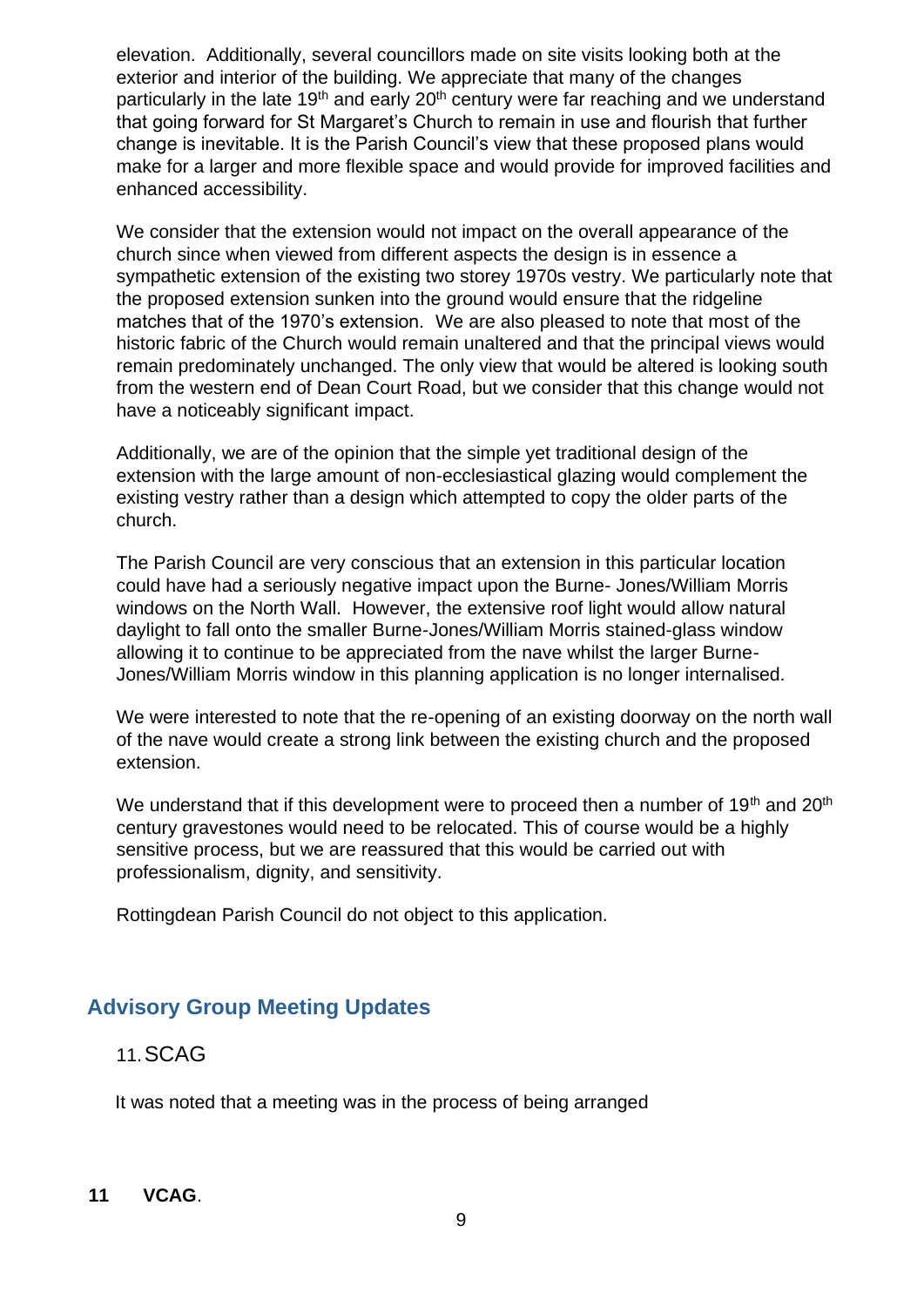**Cllr Lawrence** provided the following update:

- The Jubilee picnic was well attended, and many congratulations have been passed to **Cllr Lawrence and Cllr Fox** who organised the successful event. The final accounts are not yet complete, and **Cllr Fox** agreed to submit them soon
- The grant application from PARC for a Hog Roast that was discussed at the last meeting has been put in abeyance. **Cllr Lawrence** has discussed the request with the applicant and agreed that if the profits are to be directed to a charitable cause such as recreation facilities for young people a grant application towards the cost of this would be considered.
- It was proposed that the sixth notice board which was to have been located on the green surrounded by the road known as the Park in Rottingdean heights should be located adjacent to the Rottingdean Rec. This was agreed.
- The distressing vandalism at Kipling Gardens was noted. **Cllr Lawrence** informed the Council that a volunteer rota was now in place and the Gardens were being locked each night. The BHCC have done a risk assessment and the volunteers have been briefed there will be a grant application submitted to the parish council to fund replacement notices and any additional keys

Contact has been made with the PSCO to identify the vandals

Some negative comments have been noted regarding the restrictions on dogs in the Gardens. It was agreed that this should continue because it created a safe space for children and leisure activities

- The **VCAG** is organising a Ralph Vaughan Williams event for children in October to celebrate the 150<sup>th</sup> birth of a composer with Rottingdean connections. This work is in co-ordination with St Margaret's Church
- **Cllr Lawrence and Cllr Sheppard** met with Sustrans to discuss traffic through the village, and it was agreed to continue this work. **Cllr Turnbull** proposed that a strategic review be undertaken to encourage drivers to understand they were in a different and managed environment. There was widespread support for this, and a proposal will be brought back to the Council and conversations will continue with Sustrans.

## 12.NEAG

Cllr Turnbull advised

- the council that our role as a Parish Council with respect to the lighting of the Beacon was to mitigate the impact in the nature reserve, He also acknowledged that it was important to find a permanent solution and that the Beacon Hill Stewardship group would pick this up.
- there were ongoing issues with repairs required to the Terraces, liaison was taking place with BHCC, Ward Cllr Fishleigh's assistance would be sought.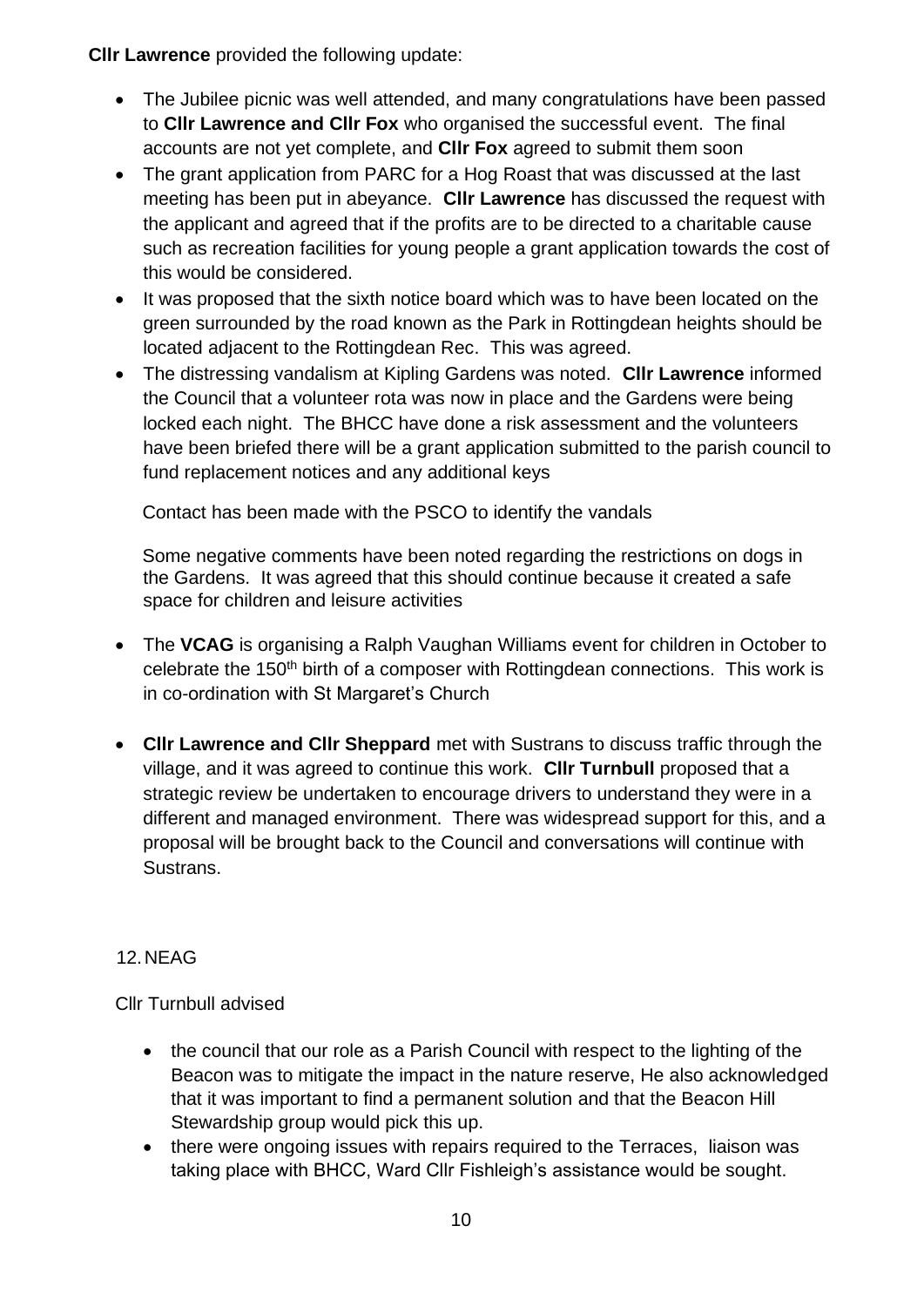- Inspection of the overgrown ivy in Whiteway lane is being arranged, although it should be noted this is a bridle path.
- It was reported at the meeting that the twitten between Steyning Road and the Whiteway centre is very overgrown. Likewise, the footpath between Hog's Platt and the recreation ground

#### 13.BEAG

Cllr Sheppard provided the following update

 At the BEAG May Meeting it was agreed that Cllr Sheppard should continue as Chairperson and additionally Cllr Cherrie attended the meeting, and we are pleased to confirm that he has agreed to be part of the BEAG group.

- RPC were invoiced for the final phase of the heritage streetlighting project and a payment of £18,352 has been made.
- A badly worn and hazardous rectangular drain cover located on the walkway alongside the Village Hall which was initially reported in August 2021 by RPC was followed up on three occasions and has now been resurfaced with a layer of concrete. RPC thanked the officer and his team for carrying out the work.
- RPC have recently been informed by BHCC that the pedestrian light on the traffic island on the A259 at the top of Nevill Road, which is out of action and was reported by RPC in January and followed up in March, is due to a power problem and will require a new feed which will take longer to repair than initially anticipated.
- A flickering streetlight on Marine Drive, just west of Chailey Avenue, which was reported by RPC at the beginning of March has now been repaired.
- The High Street road sign which was in a state of disrepair located on the wall above Foxes Estate Agent and was reported by RPC has been replaced with a new sign. RPC thanked the officer and his team for carrying out the work.
- BEAG have decided that for the meantime they will monitor the number of vehicles that park on the green area around Court Ord/New Barn roads before considering what the next steps might be.
- BEAG carefully considered a resident's request for no cycling signs on the pavement between the long stay car park and the lower High Street but have decided that this would not be beneficial or appropriate.
- BEAG previously reported that they had asked BHCC to repair a small hole in the wood that caps the well on the village green. Since then they have approached the Heritage archivist for more information about the well and have learnt that the site is that of an original village well which was rediscovered by a water diviner in 1977 and then young people undergoing community service reached a depth of 66 feet in very challenging conditions to help reclaim the well to help replenish the pond. RPC have subsequently re written to BHCC with this information asking that the wood capping the well be made secure.
- BEAG have carefully considered a resident's request to install additional measures to make it safer for pedestrians exiting the twitten onto Falmer Road and have decided that this should not be carried any further.
- An out of action streetlight on Steyning Road which was reported by RPC last month has been repaired.